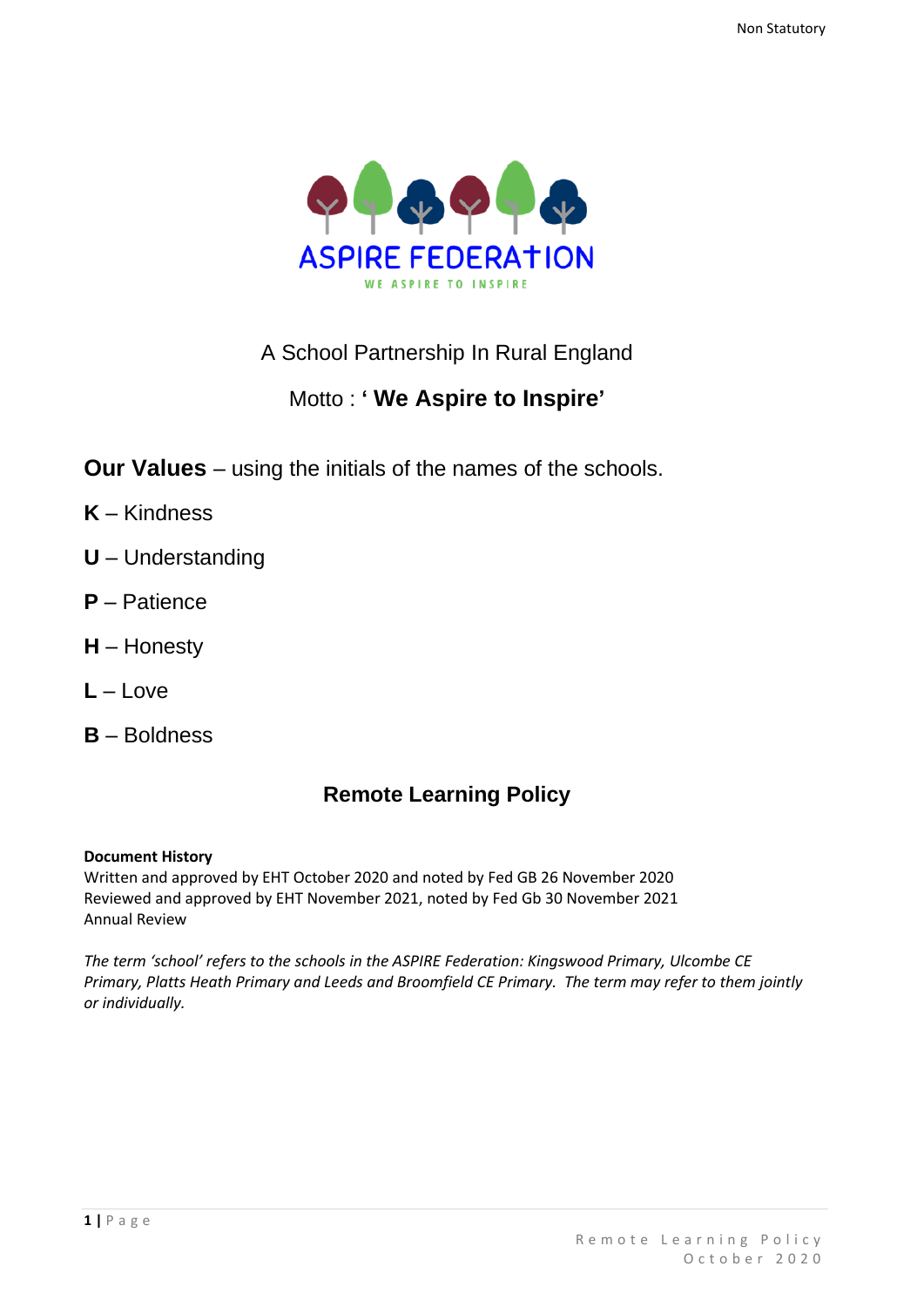At our two Church of England schools this policy will be delivered through strong links made to our Christian values:

#### **Leeds and Broomfield Church of England Primary School**

*"As many hands build a house, so many hearts make a school."*

*(Matthew Ch 7 24-27)*

#### **RESPECT RESILIENCE EMPATHY CURIOSITY HONESTY**

At Leeds and Broomfield we build strong foundations for the children, staff and all stakeholders to learn, flourish and fill their hearts with God's love. Everyone is important valued and needed to make Leeds and Broomfield grow. We give a quality all round education which develops the whole child; If the rain came, we would not fall down. Our school Christian Values support the development of the children and all within the school and local community. In the spirit of our vision and values all pupils are included, valued and respected. We support the pupils in talking about their feelings and giving them strategies in order to cope and survive in life today.

#### **Ulcombe Church of England Primary School**

"*Unity and diversity in the body – one body, many members."*

*(Corinthians Ch 12 12-27)*

#### **HOPE RESPECT ENDURANCE TRUST**

At Ulcombe Church of England Primary School endurance plays an important role in both our social learning and cultural ethos, where children aspire to be the best they can be. Diversity is the key to our curriculum and opportunities to progress and succeed both academically and as individuals are provided – many members working in unity with respect for each other. Hope is at the heart of our school community and is explicitly shown by both children and adults in our school, regardless of where the path of life leads them. Through God's love and trust each individual learns the skills important for them but also adds value to the community as a whole.

We are Ulcombe Church of England Primary School and each one of us is a part of it!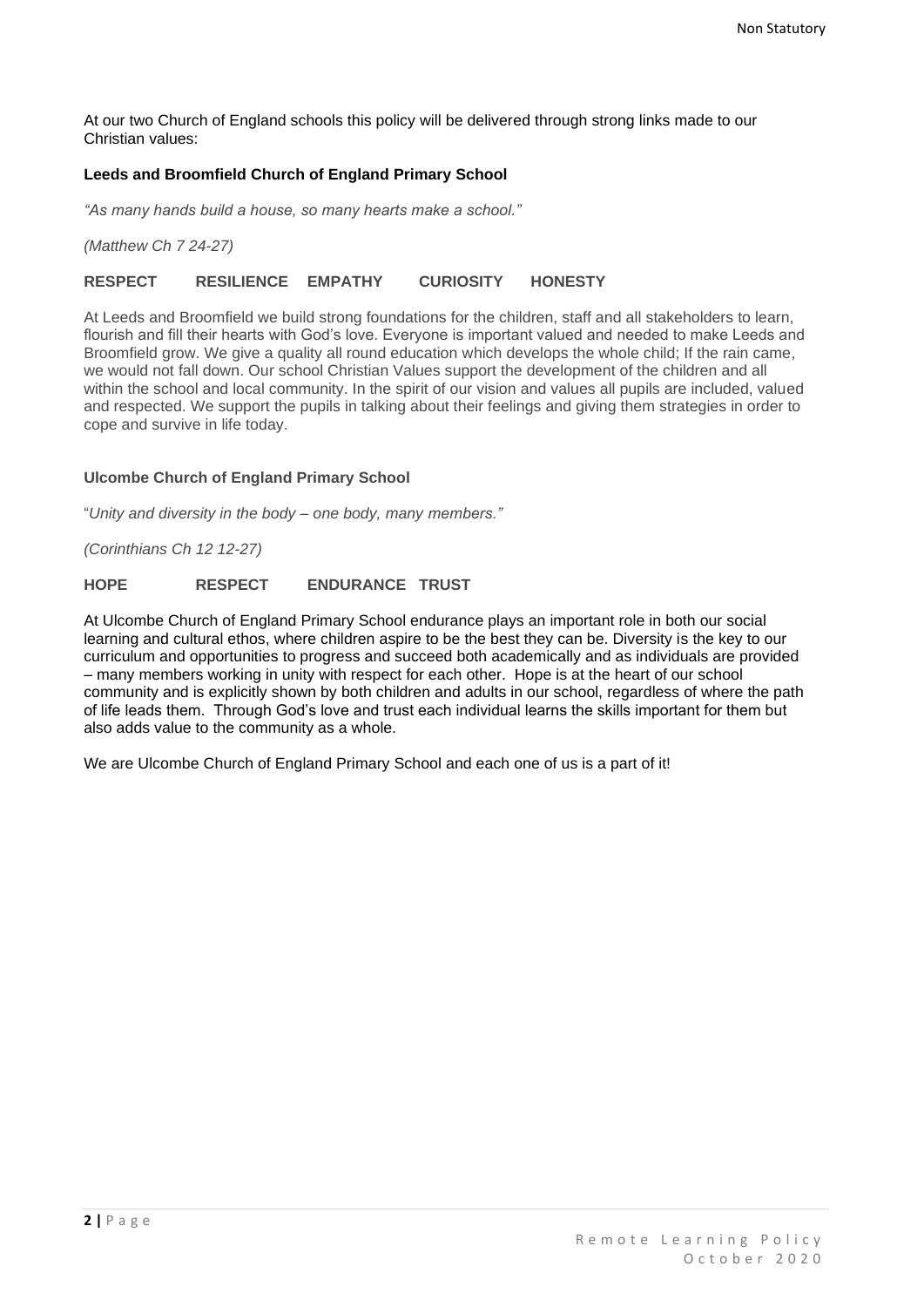# **Contents**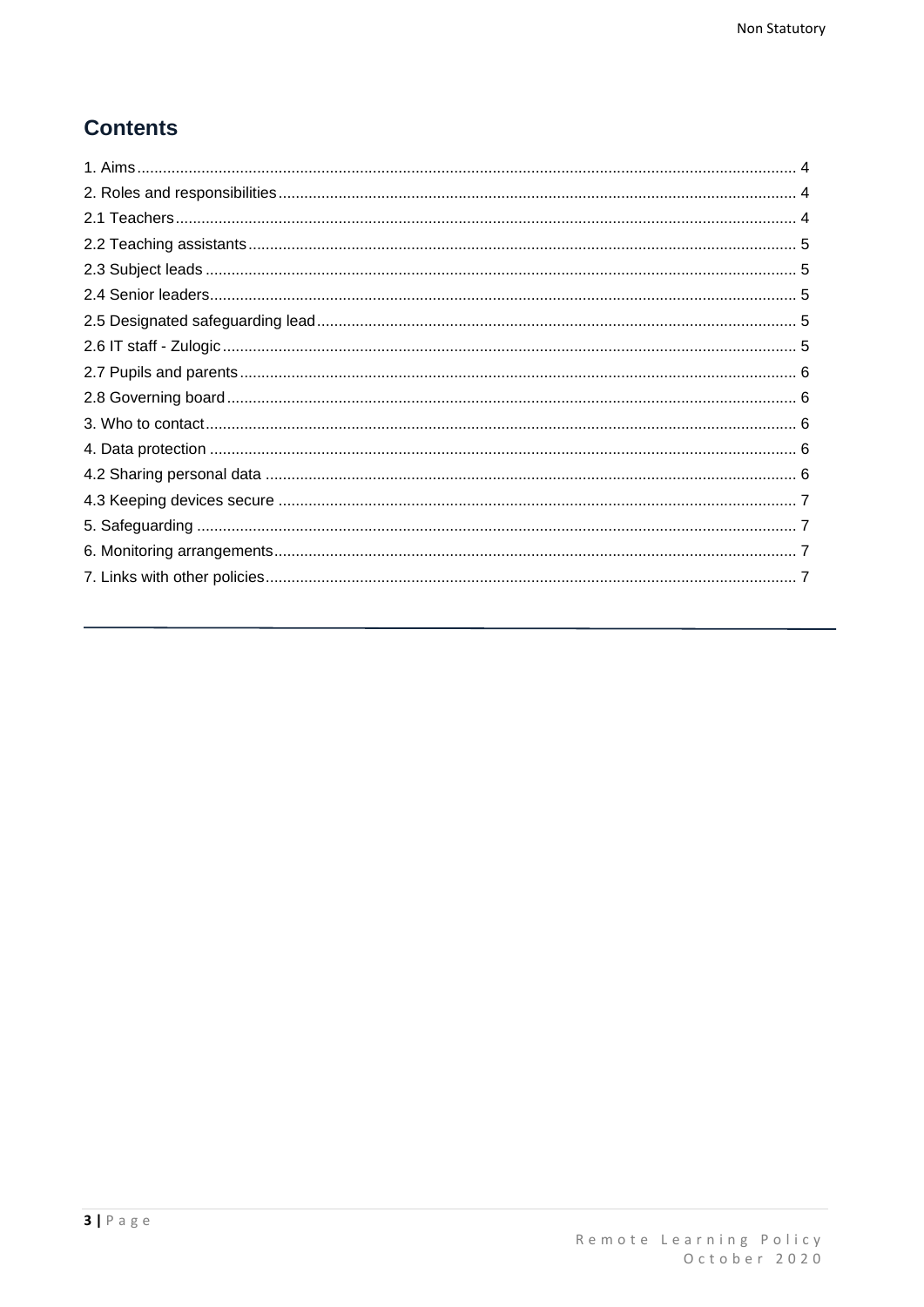# <span id="page-3-0"></span>**1. Aims**

This remote learning policy for staff aims to:

- Ensure consistency in the school's approach to remote learning
- Set out expectations for all members of the school community with regards to remote learning
- Provide appropriate guidelines for data protection
- Reflect the school's commitment to the UN Conventions of the rights of the child specifically article 28, 29 and 31.

# <span id="page-3-1"></span>**2. Roles and responsibilities**

#### <span id="page-3-2"></span>**2.1 Teachers**

Teachers must be available between 9am and 3pm. If they're unable to work for any reason during this time, for example due to sickness or caring for a dependent, they should report this using the normal procedures, ie by calling their head of school between 7-9am. . If it affects the completion of any work required ensure that arrangements have been made with SLT to ensure work is completed.

Teachers are responsible for:

Setting work:

- Creating a weekly timetable of work for their class. This must include subjects from across the curriculum.
- Year group weekly timetables to be emailed directly to the head of school and office staff so they can be displayed on the website
- Online line safety curriculum to be followed at [thinkuknow website. T](https://www.thinkuknow.co.uk/parents/Support-tools/home-activity-worksheets/?utm_source=Thinkuknow&utm_campaign=46e6250b3e-TUK_ONLINE_SAFETY_AT_HOME_07_04_20&utm_medium=email&utm_term=0_0b54505554-46e6250b3e-552159455)he page has been created to support parents during COVID-19 and the closure of schools. Each fortnight, they will be releasing new home activity packs with simple 15 minute activities that can be completed at home to support children's online safety at a time when they will spending more time online.

Providing feedback on work:

- Pupils can send any completed work to teachers via office/ class emails.
- Teachers can email back feedback if required
- Teachers should respond to any emails from parents/children within 48 hrs

Keeping in touch with pupils and parents:

- Any issues that are received are to be dealt with professionally by the class teacher and the Headteacher should be BCC'd in the communication. If necessary teachers to contact the year group SPOC or member of SLT for advice (see emailing tips and strategies in the appendix)
- Heads of school are to attempt to make contact will all pupils in their class every 2 weeks via telephone call when in school or from a withheld number. Example - *'Telephoned Mum offered support during home learning and I spoke with child who is getting on well. No concerns.' Alert T.Osei with each contact made and if there is a safeguarding concern alert the safeguarding team.*
- Contact should be polite and encouraging. Teachers must not give out any personal details. Any concerns should be forwarded to a member of SLT who may choose to contact the parents directly. There is no expectation from school that work must be completed at this time. We believe our parents will be doing their best.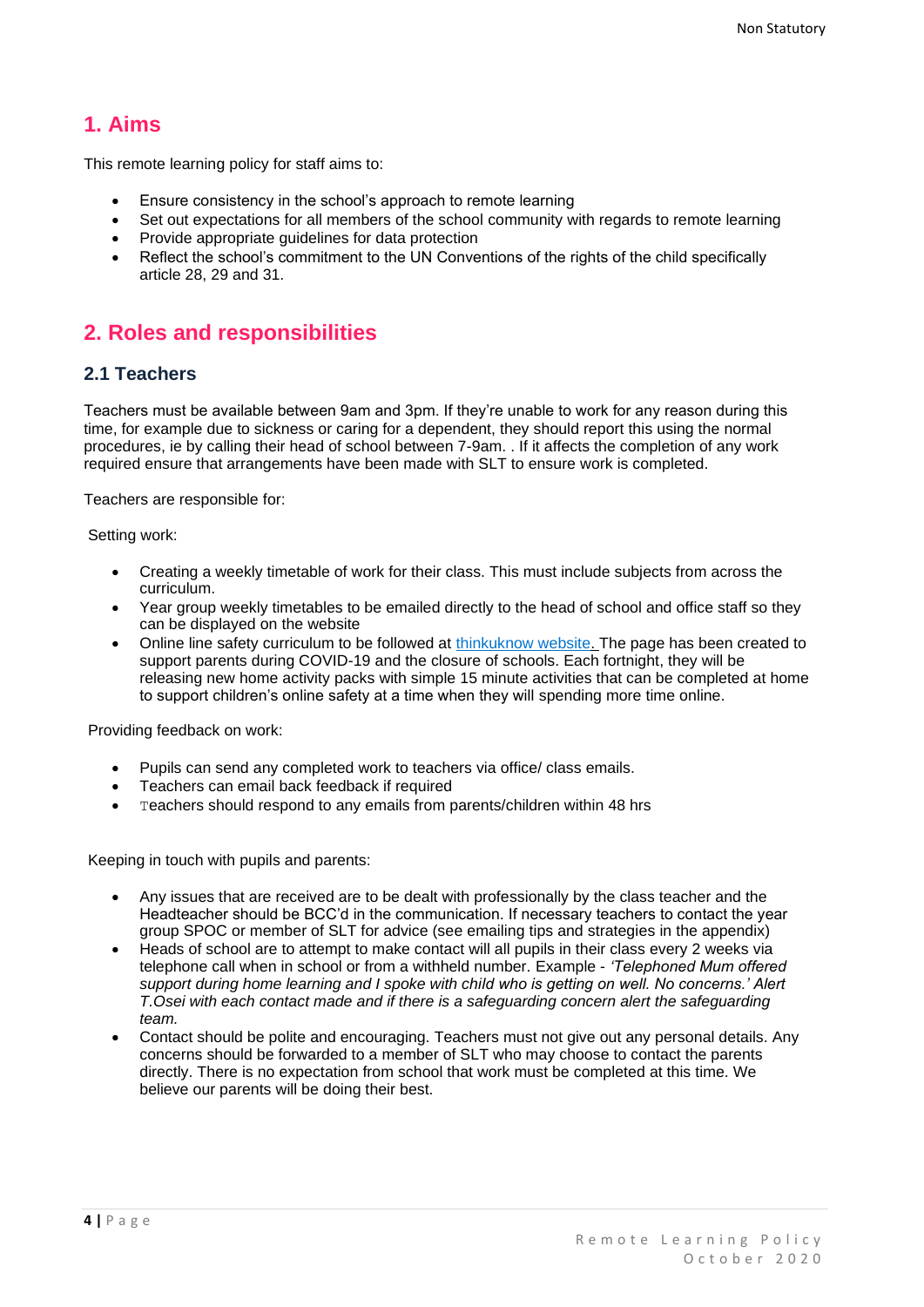Attending virtual meetings with staff, parents and pupils:

- At present we have not established virtual meetings
- Locations (e.g. avoid areas with background noise, nothing inappropriate in the background)

#### <span id="page-4-0"></span>**2.2 Teaching assistants**

Teaching assistants must be available between 9am – 3pm, Mon to Fri ( or their normal working hours if part time) During this time they are expected to check work emails and be available when called upon to attend school. If they're unable to work for any reason during this time, for example due to sickness or caring for a dependent, they should report this using the normal absence procedure.

Teaching assistants are responsible for:

Supporting pupils with learning remotely:

• When requested by the SENCO

Attending virtual meetings with teachers, parents and pupils:

- At present we have not established virtual meetings
- Locations (e.g. avoid areas with background noise, nothing inappropriate in the background)

#### <span id="page-4-1"></span>**2.3 Subject leads**

Alongside their teaching responsibilities, as outlined above, subject leads are responsible for:

- Monitoring the work set by teachers in their subject Review work set weekly on the website
- Review your current subject in the light of home learning during the autumn term. Evaluate what changes will need to be made in January

### <span id="page-4-2"></span>**2.4 Senior leaders**

Alongside any teaching responsibilities, senior leaders are responsible for:

- Co-ordinating the remote learning approach across the school SLT
- Monitoring the effectiveness of remote learning reviewing work set by teachers weekly, monitoring MyMaths, monitoring email correspondence between parents and teachers
- Monitoring the security of remote learning systems, including data protection and safeguarding considerations

### <span id="page-4-3"></span>**2.5 Designated safeguarding lead**

The DSL is responsible for:

• Maintaining contact, collating, passing on information and responding to any concerns.

#### **See the COVID-19 amendments to the Child Protection Policy**

### <span id="page-4-4"></span>**2.6 IT staff - Zulogic**

IT staff are responsible for:

- Creating emails
- Fixing issues with systems used to set and collect work
- Helping staff and parents with any technical issues they're experiencing
- Reviewing the security of systems and flagging any data protection breaches to the data protection officer
- Assisting pupils and parents with accessing the internet or devices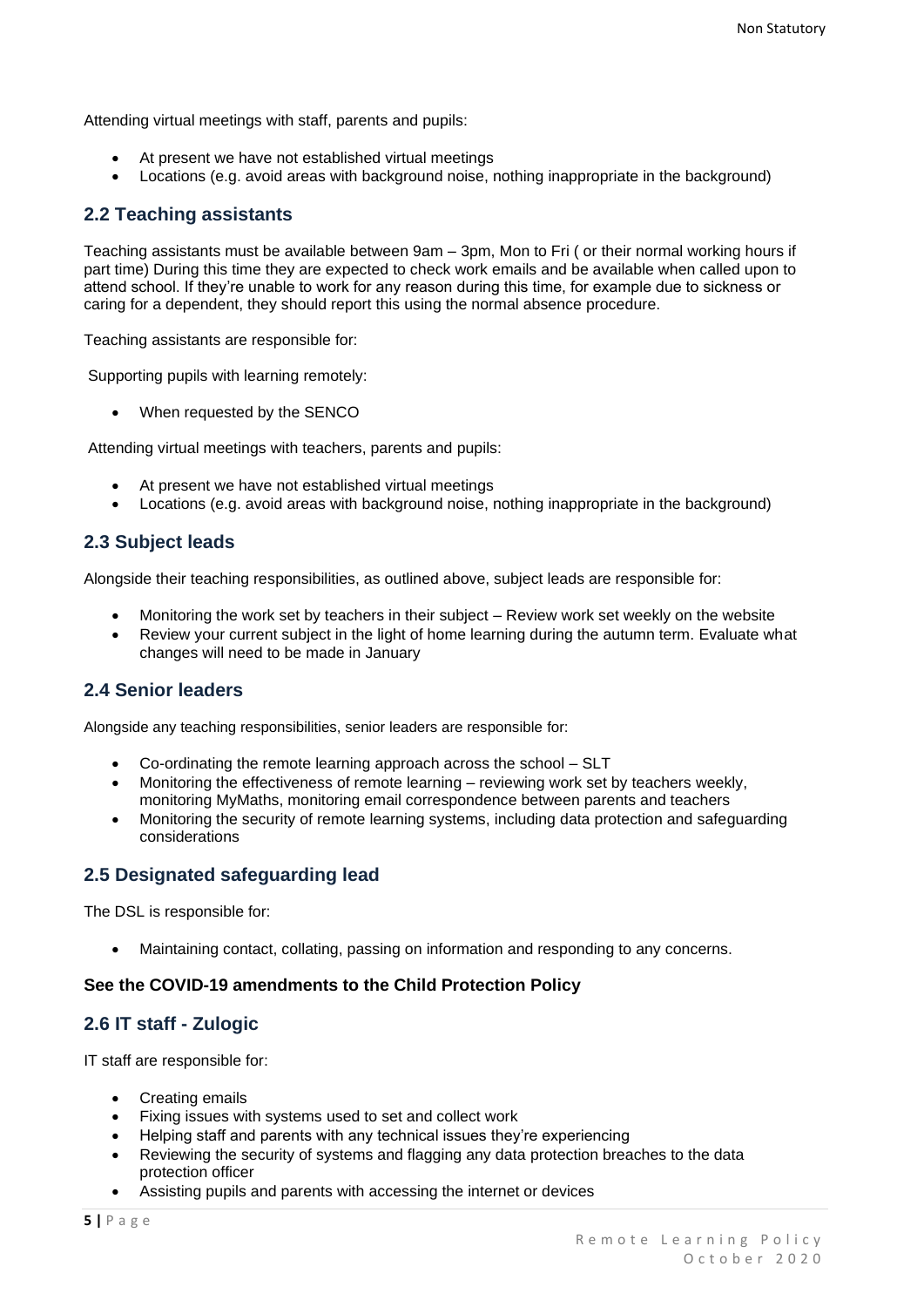## <span id="page-5-0"></span>**2.7 Pupils and parents**

Staff can expect pupils to:

- Be contactable during the hours of the school day 9am 3pm although they may not always be in front of a device the entire time
- Seek help if they need it, from teachers or teaching assistants
- Alert teachers if they're not able to complete work
- Staff can expect parents to:
- Seek help from the school if they need it
- Be respectful when making any complaints or concerns known to staff

### <span id="page-5-1"></span>**2.8 Governing board**

The governing board is responsible for:

- Monitoring the school's approach to providing remote learning to ensure education remains as high quality as possible
- Ensuring that staff are certain that systems are appropriately secure, for both data protection and safeguarding reasons

# <span id="page-5-2"></span>**3. Who to contact**

If staff have any questions or concerns, they should contact the following individuals:

- Issues in setting work talk to the relevant subject lead/SENCO/SLT
- Issues with behaviour talk to the SENCO/SLT
- Issues with IT talk to head of school
- Issues with their own workload or wellbeing talk to their line manager/SLT
- Concerns about data protection talk to head of school
- Concerns about safeguarding talk to the DSL

All staff can be contacted via the school email addresses

# <span id="page-5-3"></span>**4. Data protection**

#### **4.1 Accessing personal data**

When accessing personal data, all staff members will:

- SLT are able to access parent contact details via SIMS using a secure password. Do not share any details with third parties and ensure Integris is in logged off.
- SLT have the ability to locate personal details of families when required through securely accessing SIMs. SLT are not to share their access permissions with other members of staff.
- School laptops are the school's preferred devices to be used when accessing any personal information on pupils.

### <span id="page-5-4"></span>**4.2 Sharing personal data**

Staff members may need to collect and/or share personal data such as emails or phone numbers as part of the remote learning system. Such collection of personal data applies to our functions as a school and doesn't require explicit permissions.

While this may be necessary, staff are reminded to collect and/or share as little personal data as possible online.